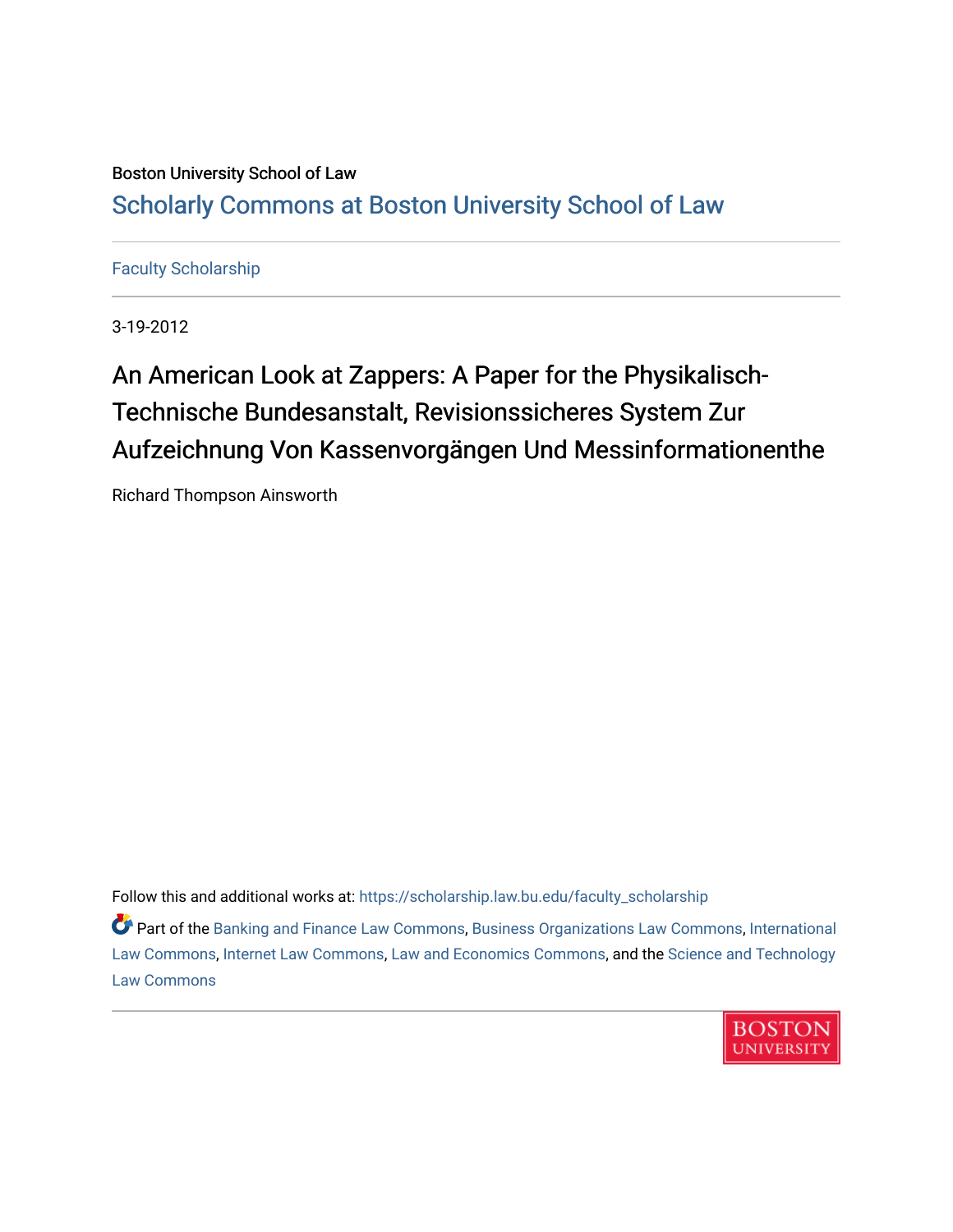

# **AN AMERICAN LOOK AT ZAPPERS: A PAPER FOR THE PHYSIKALISCH-TECHNISCHE BUNDESANSTALT,**  *REVISIONSSICHERES SYSTEM ZUR AUFZEICHNUNG VON KASSENVORGÄNGEN UND MESSINFORMATIONENTHE*

Boston University School of Law Working Paper No. 12-14 (March 19, 2012) *Revisionssicheres System zur Aufzeichnung von Kassenvorgängen und Messinformationenthe* (Book)

Richard T. Ainsworth

This paper can be downloaded without charge at:

http://www.bu.edu/law/faculty/scholarship/workingpapers/2012.html#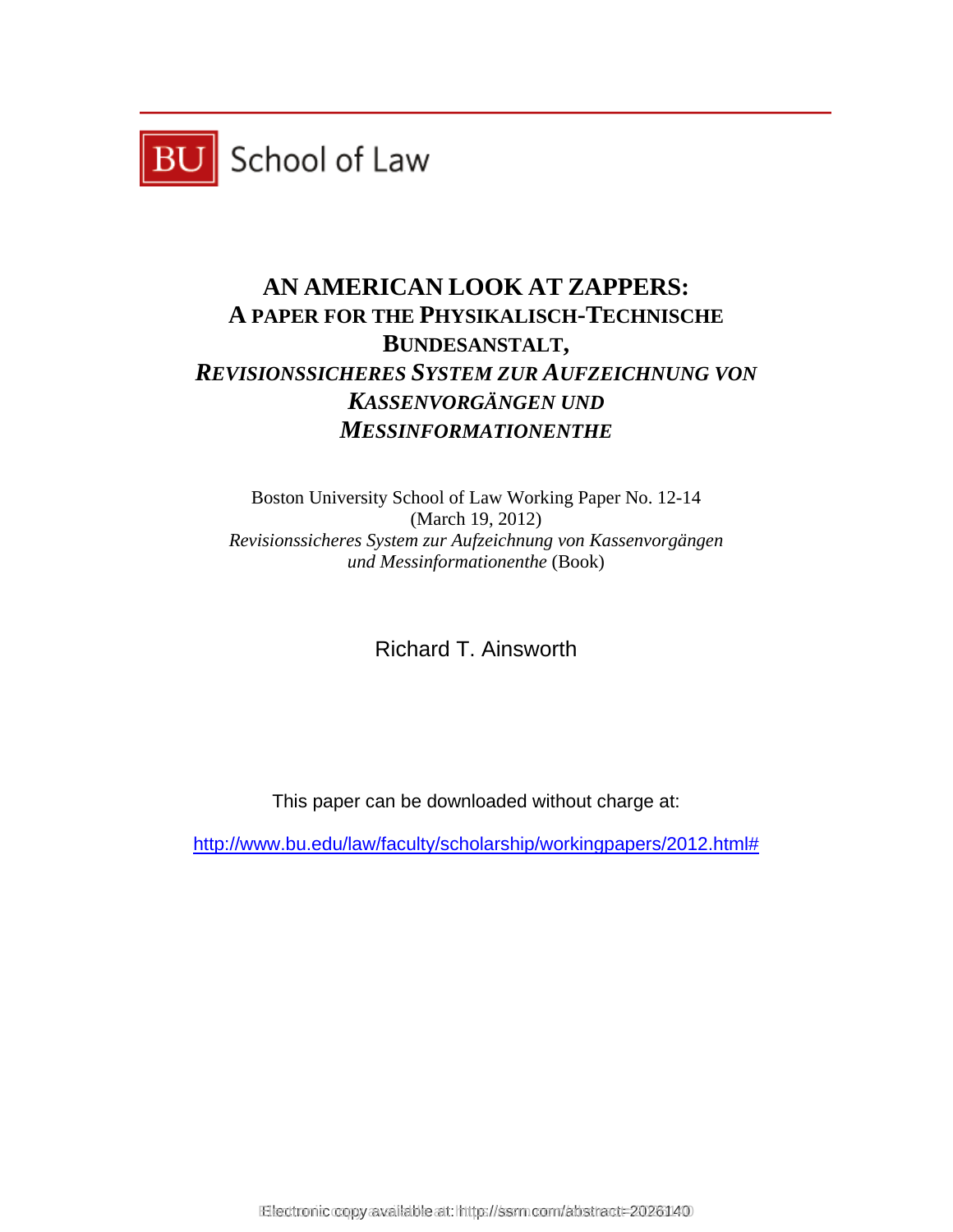## AN AMERICAN LOOK AT ZAPPERS: A paper for the Physikalisch-Technische Bundesanstalt, *Revisionssicheres System zur Aufzeichnung von Kassenvorgängen und Messinformationenthe*

### Richard T. Ainsworth

 The U.S. lags behind most other countries in the pursuit of zapper software. Sales suppression catches the attention of the Internal Revenue Service (IRS) only if the manipulation seriously impacts a taxpayer's *annual* income. This is only to be expected. The federal government secures revenue primarily through an *annual* income tax. The U.S. has no broad-based transaction tax, or federal VAT.

State and local governments on the other hand impose a retail sales tax. As a result, these jurisdictions are far more concerned with accurate sales records. On average sales taxes represent one-third of state revenue.<sup>1</sup>

However, the state sale tax system is not uniform. The overall system is exceedingly fragmented and localized with major variances in rates, tax base, and sourcing rules. As a result, the states very much "go it alone," and when it comes to auditing firms suspected of using zappers, none of the states have the computer forensic resources needed to properly complete a zapper audit.

It is not surprising then, that there are only three reported cases of zappers in the U.S.<sup>2</sup> The IRS developed each of them. State and local audits *followed* the federal audit each time. Importantly, there are no reported cases of audits sequenced in reverse (where the IRS followed a state audit) and no reported cases of a state or local government initiating a zapper audit.

The common observation in the U.S. is that enforcement against technologyfacilitated sales suppression has fallen through an intra-jurisdictional crack. Neither federal nor state auditors systemically target this area. But this is changing, and the change is coming from the state side.

<sup>&</sup>lt;sup>1</sup> Across the 45 states where the retail sales tax is levied more than \$226 billion was collected in 2010. The retail sales tax is second to the state individual income tax as a revenue source. Mean state reliance was 34.2%. John L. Mikesell, *The Disappearing Retail Sales Tax,* 63 STATE TAX NOTES 777 (March 5, 2012), referencing U.S. Bureau of Census, Governments Division, *State Tax Collections Summary Report* (2010). 2 The three cases are: (1) Stew Leonard's Dairy in Danbury Connecticut. *See*: U.S. v. Stewart J. Leonard Sr. & Frank H. Guthman, 37 F.3d 32 (1994), *aff'd.* 67 F.3d 460 (2nd Cir. 1995) (although the tax case was settled, the details of the fraud are preserved in these federal sentencing appeals - \$17 million sales skimmed over a 10 year period, with sales tax losses of \$500,000 and a final determination of \$1.4 million); (2) the LaShish restaurant chain in the Detroit, Michigan. *See:* Press Release, U.S. Dept of Justice, Eastern District of Michigan, *Superseding Indictment returned Against LaShish Owner* (May 30, 2007) (indicating that \$20 million is cash sales were skimmed over a 5 year period); and (3) Theodore R. Kramer who installed zappers in Detroit, Michigan area strip clubs – although in this instance the tax amounts lost are not specified. *See*: U.S. Dept. of Justice, Eastern District of Michigan, *Michigan Software Salesman Pleads Guilty to Conspiracy to Defraud the Government* (November 17, 2010).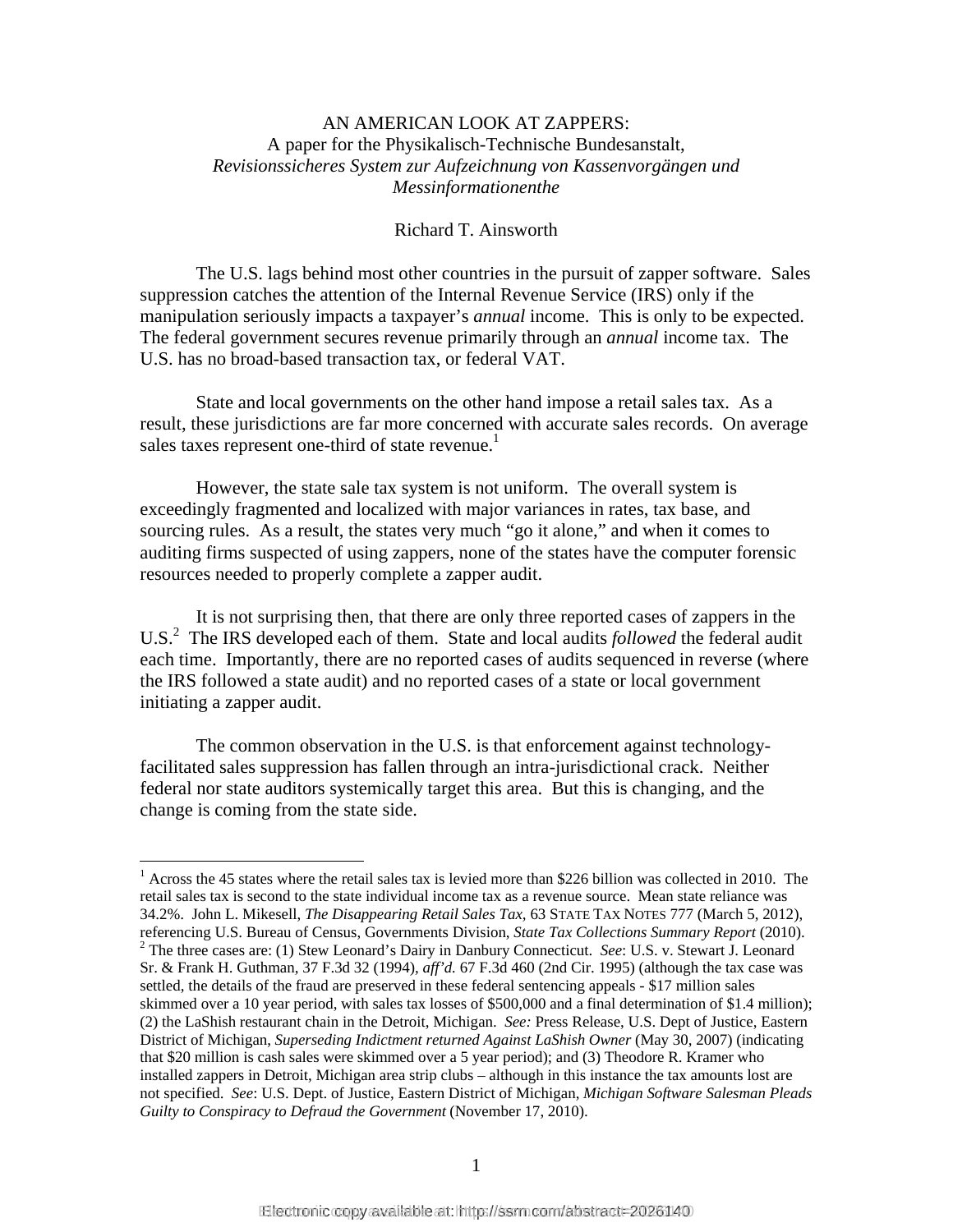In recent years, revenue needs have *pushed* the states to look more closely at sales tax losses.3 The states have also taken note of successful international enforcement efforts against sales suppression in VAT regimes, and these developments have *pulled* the states to consider enhancing enforcement measures against suppression frauds. Evidence that the state picture is changing can be gleaned from legislative developments and changes in audit priorities in roughly half the sales tax states.<sup>4</sup>

This paper has two main parts.<sup>5</sup> First, it summarizes the current state of sales suppression enforcement in the U.S. Secondly, it reviews the international solutions that are attracting the most U.S. attention. A conclusion indicates likely directions for U.S. enforcement.

#### **The Great Recession –**  *Pushing* **State Law Changes against Zappers**

Georgia is the first state to take action. On May 3, 2011 Georgia enacted H.B. 415, which added code section 16-9-62 to Georgia statutes. This law made it illegal to willfully and knowingly sell, purchase, install, transfer, or possess any automated sales suppression device, zapper or phantom-ware in the state. $6$  Prior to this date only the actual fraud was penalized; now the technology that facilitates the fraud is subject to enforcement measures. Before Georgia, no state penalized fraud-facilitating technology.

On March 1, 2012 Utah followed Georgia and passed a nearly identical bill, H.B. 96.<sup>7</sup> On March 10, 2012 West Virginia passed its version of the Georgia law, S.B. 411.<sup>8</sup> On March 13, 2012 Maine also passed its version, L.D. 1764.<sup>9</sup> As of March 15, 2012 the legislation in each of these states awaits a governor's signature.

This is just the beginning. Similar bills are pending in six additional states: New York,<sup>10</sup> Tennessee,<sup>11</sup> Michigan,<sup>12</sup> Florida,<sup>13</sup> Indiana,<sup>14</sup> and Oklahoma.<sup>15</sup>

 $3$  During the heart of the Great Recession (2009-2010) budget deficits were rising in the states. In 2009 the National Conference of State Legislatures projected budget gaps of \$84 billion in just 34 states. By 2010 the gap was \$143 billion. These projections set off waives of tax increases and spending cuts that were exceptionally painful. Robert Buschman & David L. Sjoquist, *Recent State Legislative Tax Changes in the Face of Recession,* 63 STATE TAX NOTES 623 (February 20, 2012). 4

<sup>&</sup>lt;sup>4</sup> By the authors count 20 of the 45 states with a retail sales tax are engage either legislatively or through criminal investigation in the pursuit of zappers. These states have 56.8% of the U.S. population.<br><sup>5</sup> Because of space constraints, this paper assumes the significance of pursuing zappers. It assumes that technology-facilitated sales suppression is as prevalent in the U.S. as it is elsewhere. It assumes both an active infection rate of approximately 50% in the restaurant industry, and an overall tax system vulnerability rate of 70% for all point of sale (POS) systems in a state. But, as a powerpoint presentation by the California Investigations Division puts it:

Does California have a problem? We most likely haven't found it yet.

Zappers and Phantom-ware: Automated Sales Suppression (March 2012) at 6 (on file with author).  $6\overline{GA}$ . CODE ANN. §16-9-62(b).

<sup>&</sup>lt;sup>7</sup> H.B. 96, 2012 Gen. Sess. (UTAH 2012)

 $S$  S.B. 411, 80<sup>th</sup> Leg., Second Reg. Sess. (W. VA. 2012)<br><sup>9</sup> L.D. 1764, 125<sup>th</sup> Me. Leg., Second Reg. Sess. (ME. 2012)

<sup>&</sup>lt;sup>10</sup> S.B. 2852 & S.B. 2611 (requiring a study), 2011 Leg. Sess. (N.Y. 2011).<br><sup>11</sup> H.B. 2226, 107<sup>th</sup> Gen. Assem., (TENN. 2011).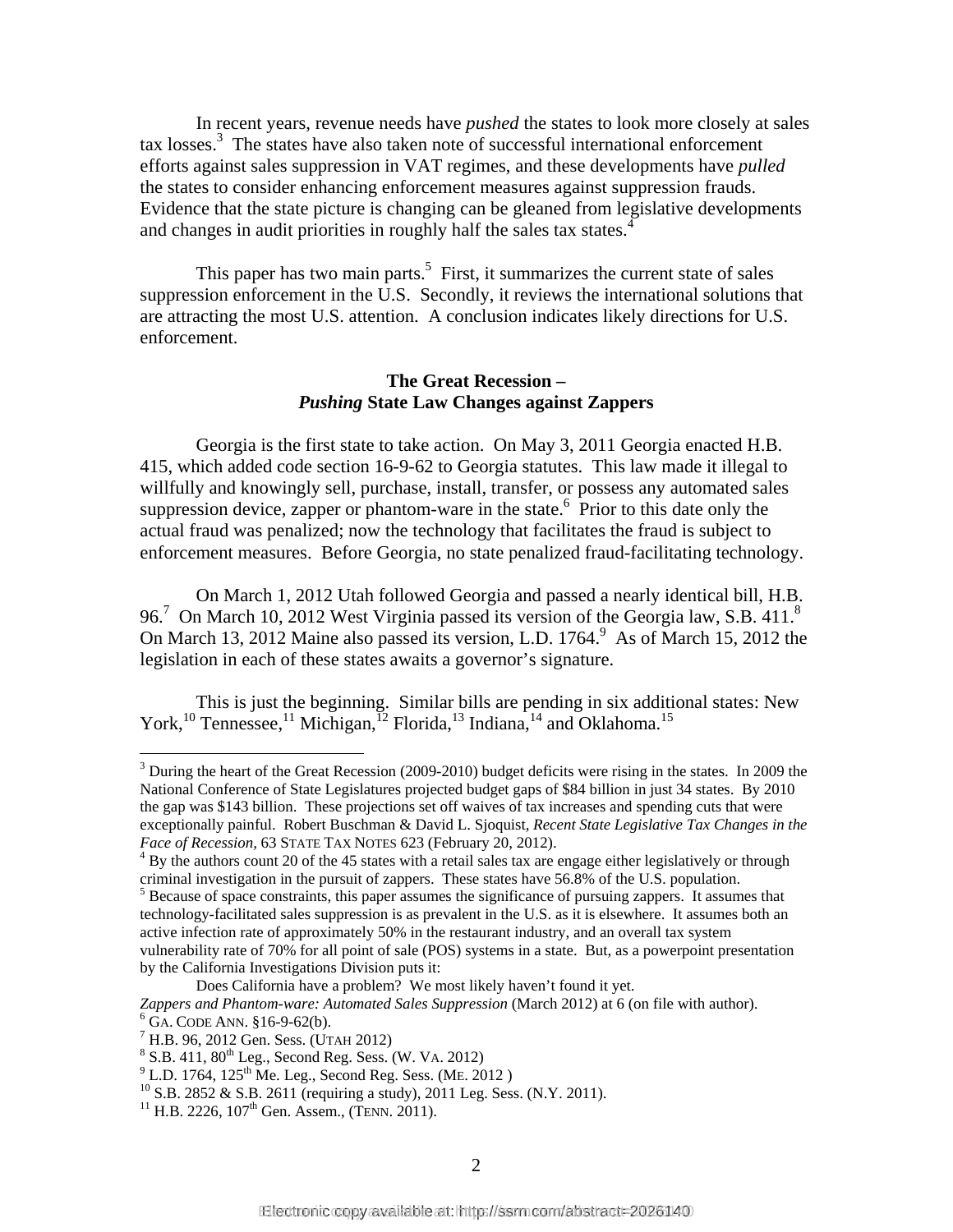The Oklahoma legislation is particularly Draconian. Where each of the other states impose a penalty of up to \$100,000 and one to five years in jail, Oklahoma adds a \$10,000 administrative penalty and allows the Commissioner to remove the business license from the offending establishment for up to ten years if a zapper is found. Oklahoma H.B. 2576 states:

D. In addition to the criminal penalty provided in subsection C of this section, any person violating subsection B of this section shall be subject to an administrative fine of Ten Thousand Dollars (\$10,000.00). Administrative fines collected pursuant to the provisions of this subsection shall be deposited to the General Revenue Fund.

E. The Tax Commission shall immediately revoke the sales tax permit of a person who violated subsection B of this section. A person whose license is so revoked shall not be eligible to receive another sales tax permit issued pursuant to Section 1364 of Title 68 of the Oklahoma Statutes for a period of ten (10) years.

 New York and Maine have amnesties provisions for merchants who step forward and voluntarily disclose a zapper. Oklahoma and the seven other states simply penalize immediately, and without hesitation if a zapper is found.

Aside from these legislative efforts, the author is aware of nine more states where anti-zapper laws are under active consideration, or where the pursuit of zappers has become a criminal investigation priority of the department of revenue.

Finally, among the most compelling factors *pushing* the states into action is a report that New York has conducted four successful sting operations for zappers. According to the New York Post the Department of Taxation and Finances found that when they opened up false restaurants and solicited tenders for new electronic cash registers that "most"<sup>16</sup> of the twenty-four ECR/POS system sales representatives who showed up actively solicited orders for sales suppression software associated with their machines.<sup>17</sup> The ability to digitally skim sales was clearly considered a competitive selling point.

### **International Solutions –**  *Pulling* **States to Secure POS Systems Against Zappers**

State and local governments are in a position to benefit from international efforts to find a solution to zappers, and they know it. On the technology side, solutions range

<sup>&</sup>lt;sup>12</sup> S.B. 768 & 769, 2011 Leg., 96<sup>th</sup> Sess. (MICH. 2011).<br><sup>13</sup> S.B. 1304, 2012 Leg., Sess. at §6 (FLA. 2012).<br><sup>14</sup> H.B. 1337, 117<sup>th</sup> Gen. Assem., Second Reg. Sess. (IND. 2012).<br><sup>15</sup> H.B. 2576, 2012 Reg. Sess. (OKLA. 201 that by the expression "most" the Department meant that approximately 70% to 80% of the salesmen were offering zappers.

<sup>&</sup>lt;sup>17</sup> John Crudele, *Today's Special: Scam Dodges \$400M in Sales Tax*, NEW YORK POST (January 24, 2011).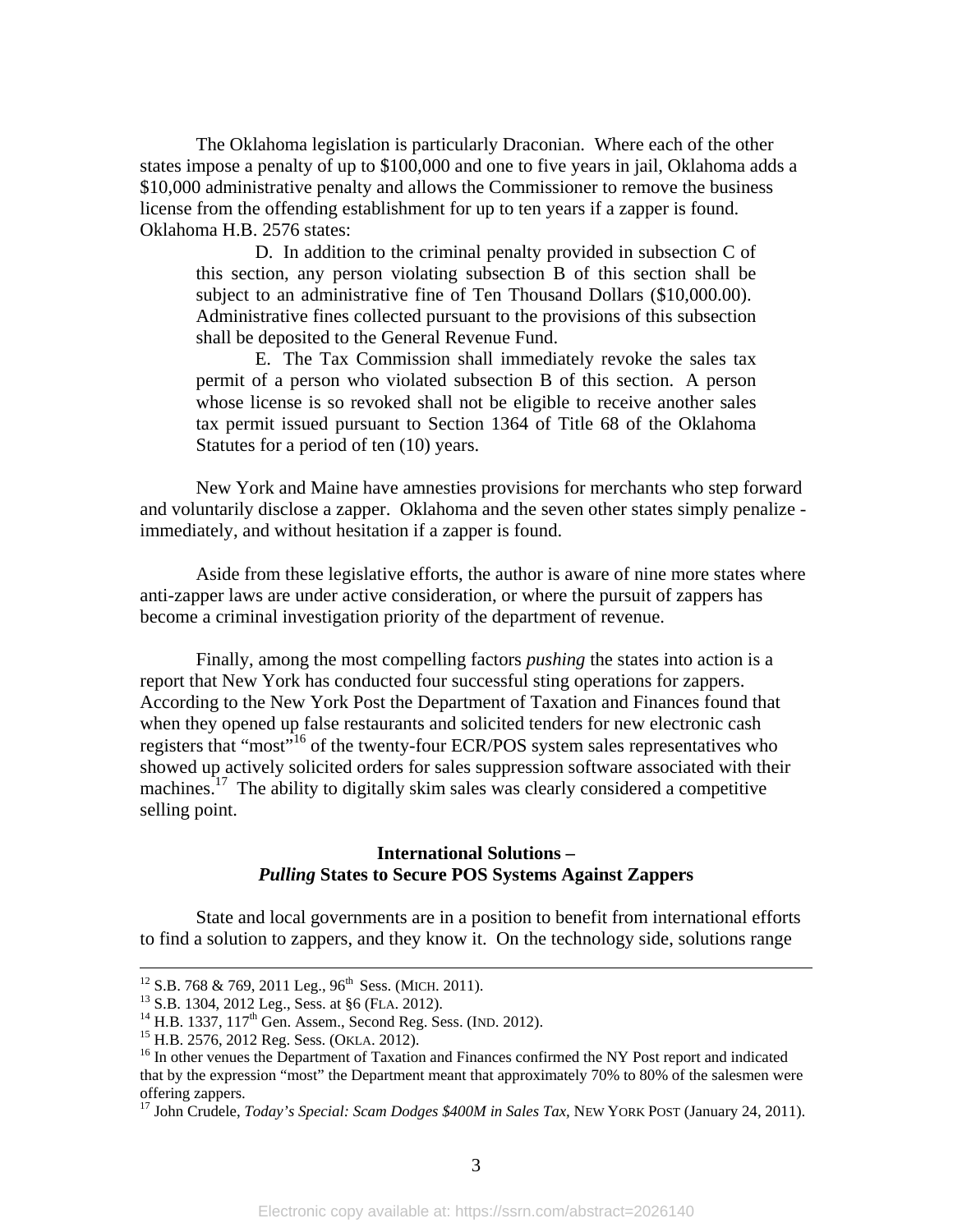from very cost-effective measures, like the INSIKA-developed smart card  $(\mathfrak{S}0)$ , <sup>18</sup> to Quebec's far more expensive *module d'enregistrement des ventes* MEV (costing between C\$600 and C\$800).19 Blended applications, like BMC Inc.'s Sales Data Controller – Mobile  $(SDC-Mob)$ ,<sup>20</sup> offer the best attributes of both of these solutions, and a bit more (US\$350).<sup>21</sup> These technology solutions encrypt data and prevent it from being "zapped" away."

Non-technology (regulatory) solutions approach the same problem differently. The Netherlands and Norway establish the government's right to control POS system data, and then marshal market forces to preserve it. The assumption in these jurisdictions is that data security can be made into a competitive factor among cash register system providers. Costs in this case are indirect and more difficult to measure.

 As state and local governments measure the revenue that is being lost to zappers, these promises of technological and regulatory solutions *pull* enforcement efforts forward.

*Technology-based solutions*. The INSIKA smart card has caught U.S. attention. It is hard to argue with a  $\epsilon$ 50 solution that offers a high degree of security for ECR/POS system transactions.<sup>22</sup> The smart card achieves economies by taking advantage of native ECR/POS system capacities.<sup>23</sup> For example, sales data is stored in the electronic journal

1

<sup>20</sup> Sales Data Controller (SDC) is a generic term that applies to a lot of devices in the market that perform a similar function. They can be stand-alone or integrated into cash register systems. *See*:

http://www.salesdatacontroller.com/index.php/all-about-sales-data-controller. SDC-Mob is a specific device made by BMC Inc. It is an SDC that includes secure mobile communications functionality.

<sup>&</sup>lt;sup>18</sup> Personal e-mail communication, Dr. Norbert Zisky, Head of INSIKA research (February 19, 2008) (on file with author).

<sup>&</sup>lt;sup>19</sup> At a conference in Montreal sponsored by Revenue Quebec, *The First Conference on Tax Compliance* – *The Fight Against Tax Evasion* (June 2-4, 2010) the position of Revenue Quebec was that the MEV (also called in English translation a Sales Recording Module, or SRM) would cost C\$600. On January 26, 2011, Allagma Technologies, an SRM dealer in Quebec posted the following FAQ:

**Q: How much does an SRM (MEV) cost?** 

**A:** The cost of an SRM (MEV) unit is approximately **\$800 plus installation fees**.

*available at*: http://www.allagma.com/products/srmmev-law-in-quebec/frequently-asked-questions-faq/. The difference in these numbers may have been that the conference announcement did not include the cost of a Microsoft software license.

<sup>&</sup>lt;sup>21</sup> Tetsuo Yamada, CEO of BMC, indicated that US\$350 was the price of a single SDC-Mob (November 16, 2011).

 $^{22}$  The price of the smart card is critical to some people in the states. Thus, a further e-mail conversation with Dr. Zisky (March 15, 2012) was initiated to confirm this price point. He states:

In my opinion the costs per card in a package of 10,000 pieces is \$5 to 7 including all software packages, license fees and testing/certification fees. The technical solution for handling this card (readers, drivers, software development) takes ... not more than \$20. Based on that we doubled the costs and came to (\$ or  $\bigoplus$  50. This value is confirmed by our partners from industry.<br><sup>23</sup> This, of course, imposes demands on the ECR/POS system, and there may be an upgrade to older

business systems required in a jurisdiction that selects the smart card solution.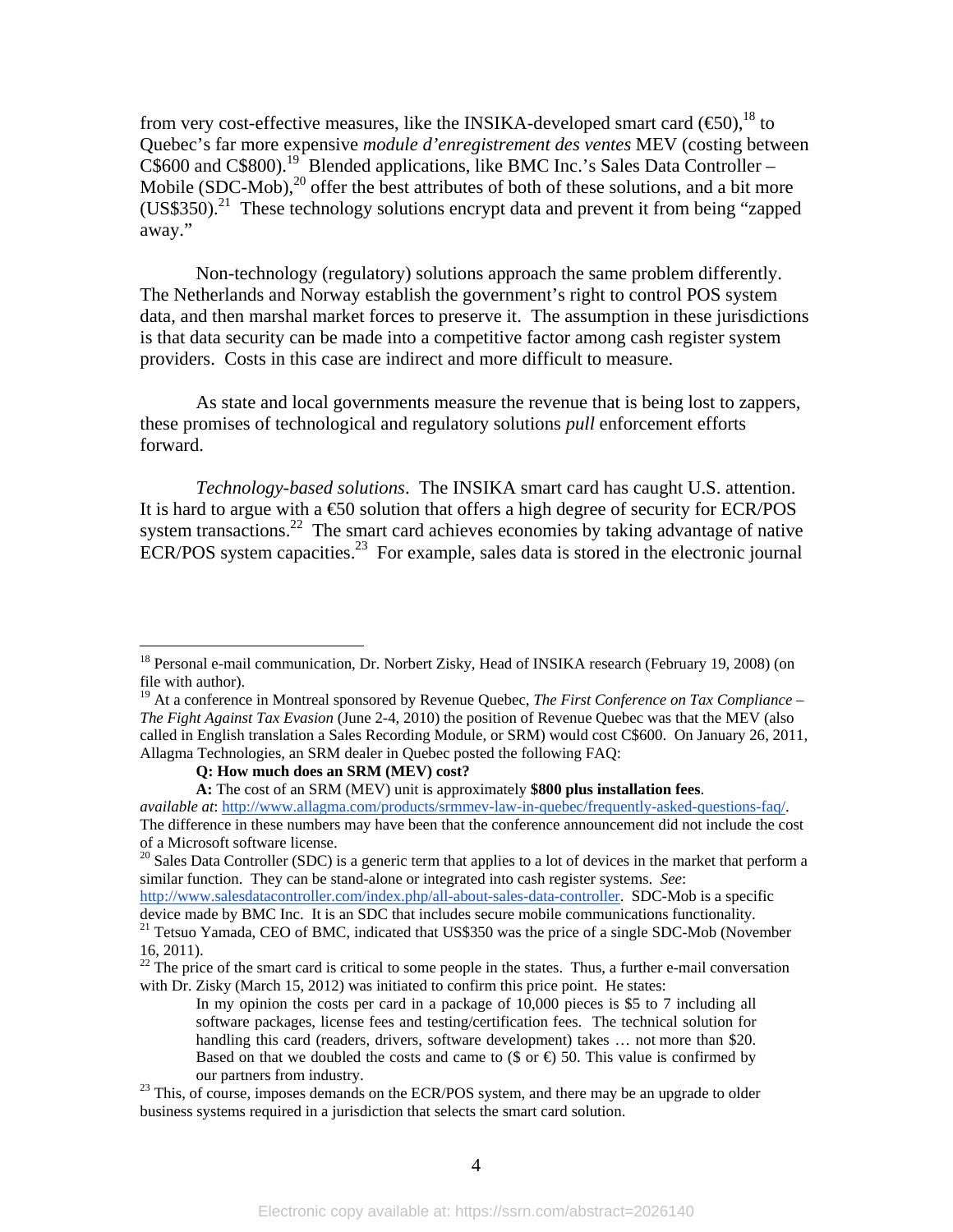(EJ) not the smart card, but it is "signed" before storage. The smart card holds sums and counters, not large amounts of basic data. $^{24}$ 

Even the data's signature is not stored on the card. Auditors find the signature in the EJ, import it into audit software, and then verify authenticity. Thus, the smart card's economy is also (in part) its chief liability. Un-encrypted data is stored on an open EJ. This is a potential security risk, because the EJ can be tampered with. If it is, then the auditor can detect it, but an audit must be performed to find the tampering.

Quebec's MEV solves the smart card's security problem by storing encrypted data in a tamper-proof external device. The MEV keeps a real-time clock independent of the ECR/POS system, and provides auditors with a scan-able bar code on each receipt to verify security.<sup>25</sup> The MEV makes system demands on a merchant's cash register. In some instances a new cash register is needed, and this can be a considerable expense for small businesses.<sup>26</sup> Although the MEV has additional functionality,<sup>27</sup> it is questionable whether or not its price at fifteen times the cost of an INSIKA smart card returns fifteen times the security.

BMC's SDC-Mob provides a third-party solution that matches the capabilities of the government-involved solutions (INSIKA smart cards and the MEV) at half the price of an MEV. Transaction data is encrypted. It is signed with an INSIKA-like smart card.<sup>28</sup> Data is securely stored externally. SDC-Mob data can also be accessed remotely to assure compliance, and a check for tampering can be made without leaving the tax office. This kind of system appears to be acceptable under the new Belgian regulations, however if adopted, the smart card will not be INSIKA's (rather a Belgian card

 $24$  A companion issue concerns the real-time clock, which originates with the ECR/POS system, not the smart card. The smart card includes output from the real-time clock in its encryption algorithm, but to the extent a fraudster would want to tamper with the clock he would have access to it in the insecure ECR/POS system. Changing the clock might be a technique used to confuse an auditor.

<sup>25</sup> *See*: Revenue Quebec, *Fight Against Tax Evasion: Sales Recording Module (SRM)* (describing the SRM system) *available at*: http://www.revenuquebec.ca/en/a-propos/evasion\_fiscale/restauration/mev/.<br><sup>26</sup> Ministry of Revenue Quebec, *Fight Against Tax Evasion: Point-of-Sale (POS) Systems*, indicates:

As a restaurateur, you are responsible for ensuring that your POS system is SRM [MEV] compatible and that it can communicate with an SRM [MEV]. To be SRM [MEV] compatible, your POS system must be adapted by its developer to meet our requirements and technical specifications. Developers can request that an adapted POS system be certified compliant with our technical specifications. If the adapted POS system is compliant, we issue a confirmation of certification that recognizes the compatibility of the product with an SRM [MEV]. [This page list 81 compatible systems.]

*Available at*: http://www.revenuquebec.ca/en/a-propos/evasion\_fiscale/restauration/produits.aspx. That this may pose a considerable hardship for some merchants is explained in Anja Karadegllja, *Deadline Looms for Restaurant Rebates,* ACTUALITES (February 17, 2011) (which considers how a \$2,000 ECR upgrade in one business and a \$6,000 upgrade in another to accommodate the MEV placed these businesses in considerable financial difficulty, even though Quebec was providing subsidies for merchants), *available* 

*at*: http://www.lesactualites.ca/?site=CDN&section=page&1=C110216&2=C110119\_deadline.<br><sup>27</sup> The MEV is manufactured by AAEON, a Taiwanese company. The full commercial version with technical specifications can be seen here:

 $t^2$  The SDC-Mob could use the INSIKA smart card, or as in Belgium a different smart card could be developed locally and used in the device.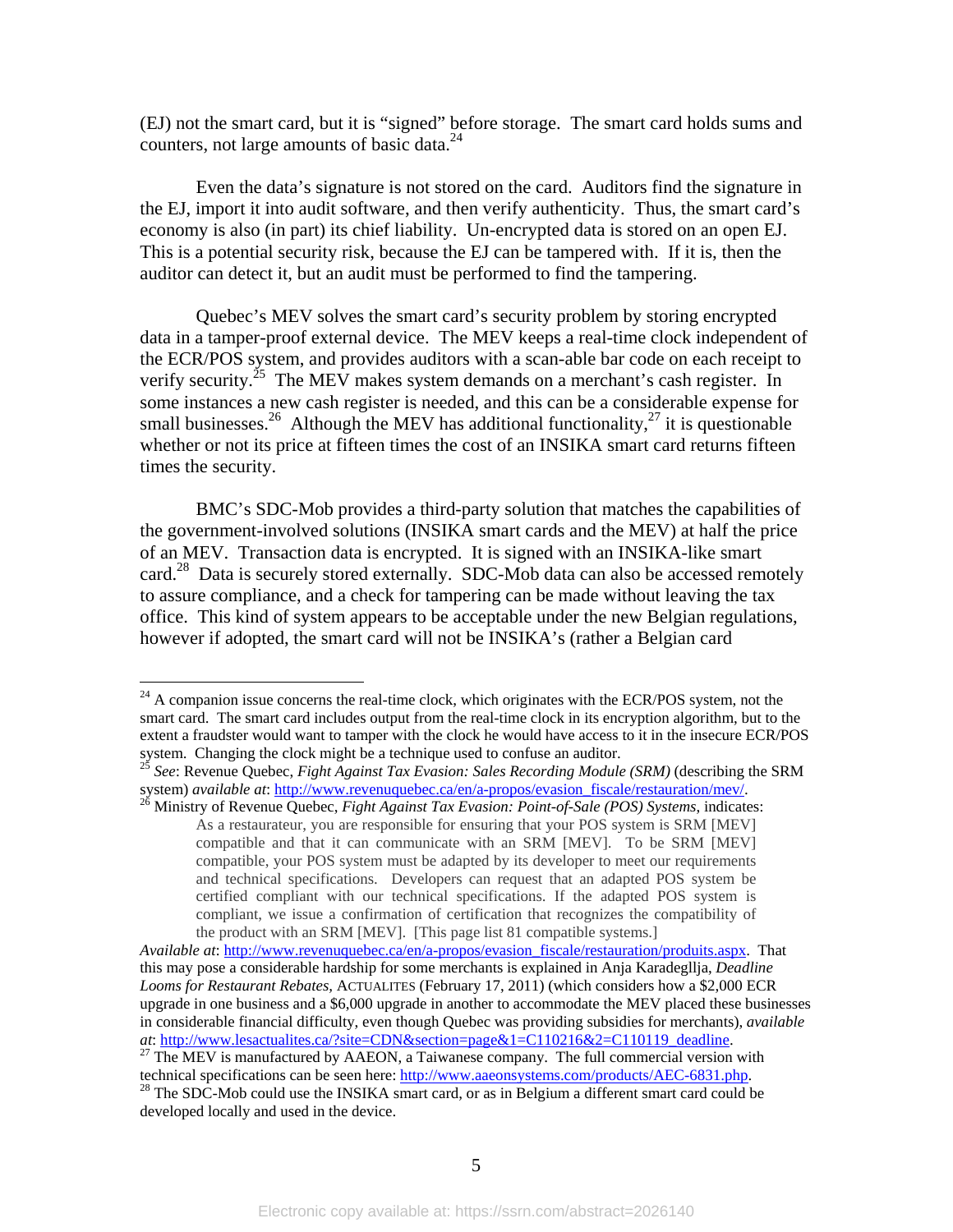developed by Fedict<sup>29</sup> would be required), and the mobile attribute will be eliminated on political/privacy grounds.<sup>30</sup> This approach is similar to the Swedish solution.

From a U.S. perspective, the implementation methodologies of some of these international solutions create difficulties. The MEV is required in *all* Quebec restaurants, and the earlier version of the SDC-Mob (the eTax module)<sup>31</sup> is certified for use in a program that mandates it in *all* Swedish cash registers. In the U.S. a similar *technology mandate* would represent a deep government-intrusion into business privacy/ confidentiality. Proof of a compelling state reason to do so might be needed.<sup>32</sup>

The German use of INSIKA smart cards in taximeters is a different story. There is a considerable problem with skimming cash sales by German taxicab operators. Both the taxicab owners and the revenue authorities are loosing revenue. However, without *requiring* smart cards in *all* taximeters, the city of Hamburg established a *voluntary* program with a grant of  $\epsilon$ 5 million for the adoption of taximeters that would be secure against data manipulation.<sup>33</sup> The Hale taximeter company has installed the INSIKA

1

<sup>&</sup>lt;sup>29</sup> Fedict is a Federal Public Service of Belgium, created on May 11, 2001 as part of the plans to modernize the federal administration. It is a so-called horizontal Federal Public Service because it isn't responsible for a specific policy field, but provides services to the other Federal Public Services. Fedict is responsible for<br>e-Government. See: http://www.fedict.belgium.be/en/

 $^{30}$  As of March 16<sup>th</sup>, 2012, the Belgian regulations have not been finalized, however they have been reasonably well developed for some time. They were expected to have been finalized by the end of 2011. They are the topic of inter-governmental studies, and are considered for example in the Norwegian study *New Regulations for Cash Register Systems* (*Nytt regelverk for kassasystemer*) at 37-39 (in Norwegian, translation of file with author). They also play a significant role in a Dutch Master's thesis by M. Leurink, *Beheersmaatregelen ter Voorkoming en Bestrijding van Datamaipulatie in Afrekensystemen* (Management Measures to Prevent and Combat Data Manipulation in Cash) (March 2011) at 36-44 (in Dutch, translation on file with author) *available at*: http://www.keurmerkafrekensystemen.nl/wp-

content/uploads/2011/05/Beheersmaatregelen\_tav\_datamanipulatie\_afrekensystemen\_Leurink\_mrt2011.pd f.

<sup>&</sup>lt;sup>31</sup> Swedish certification (by SWEDAC) was awarded to an earlier version of the SDC-Mob called eTax on August 24, 2009. Post-2009 development efforts by BMC included working with a smart card (like the INSIKA card) and the inclusion of remote communications (the Mobile attribute in the SDC-Mob). What is important in this regard is to notice the responsiveness of the private sector to developments in the security field. By positioning itself as a standard-setter the Belgian government is pushing the private sector to adopt and adapt to cutting-edge solutions.

<sup>32</sup> *See*: Neil M. Richards & Daniel J. Solove, *Privacy's Other Path: Recovering the Law of Confidentiality*, 96 Georgetown Law Journal 123 (2007) (suggesting that the American law of privacy and "inviolate personality" differ from the English concept of confidentiality which recognizes and enforces expectations of trust within relationships, and in this case the concern might be with confidentiality). Daniel J. Solove, *"I've Got Nothing to Hide" and Other Misunderstandings of Privacy*, 44 SAN DIEGO LAW REVIEW 745 (2007) (arguing that there is a threat to privacy in data mining and other oversight activities even when the government does not uncover illegal activities).

<sup>&</sup>lt;sup>33</sup> The voluntary Hamburg program can be seen at: http://www.hamburg.de/taxi/3030326/taxameterfoerderung.html. The Hamburg grant is for  $\bigoplus$ , 500 euro per participating taxi.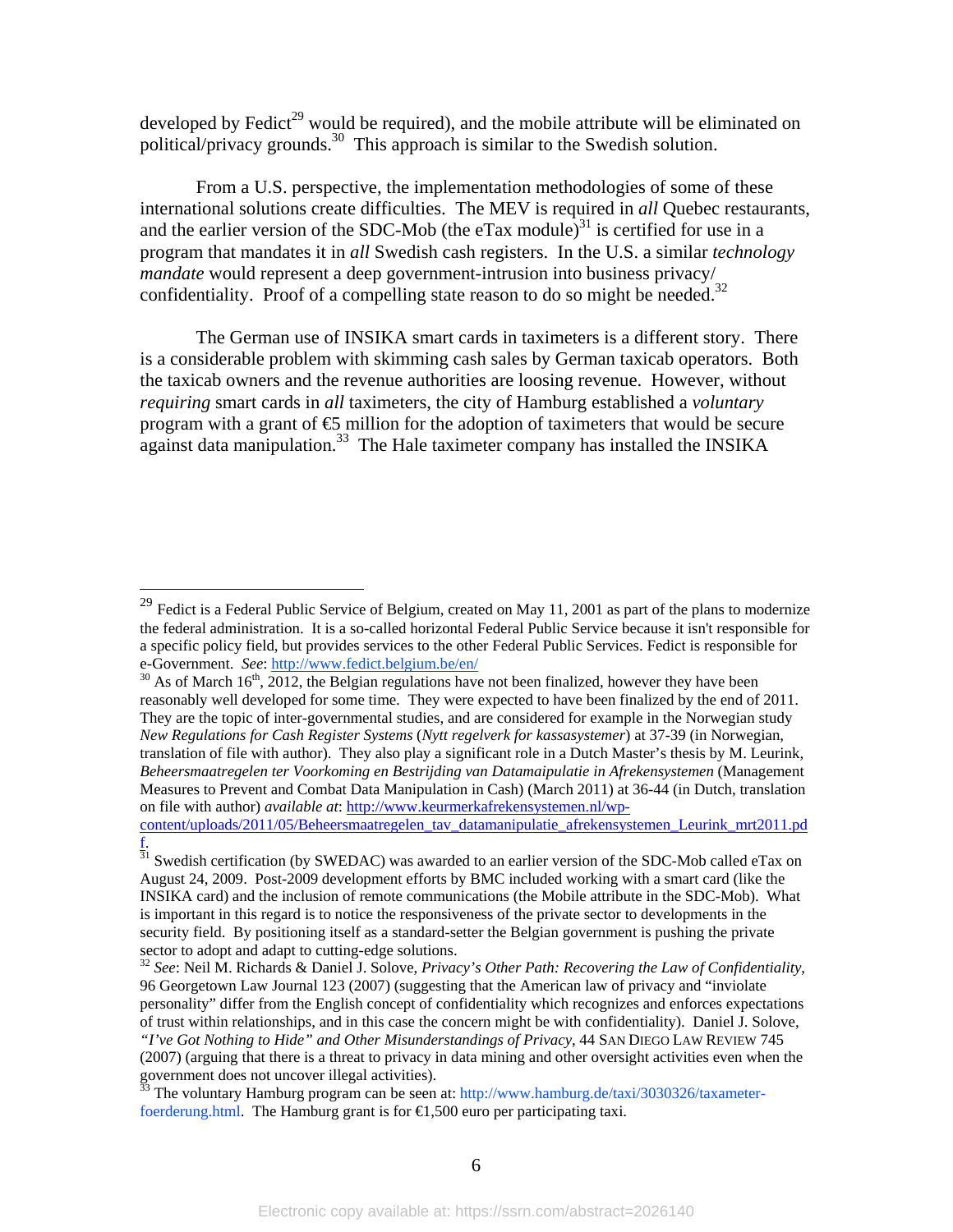smart card and currently offers the only solution on the market.<sup>34</sup> The program is reportedly a success.35

The four New York stings operations that found a high incidence of ECR/POS system salesmen also selling zappers is a start down the *mandatory* road, but these stings do not compare with the 230 litigated cases of restaurants using zappers in Quebec. Quebec was able to impose the MEV on all restaurants in the province because it had proof of widespread fraud.<sup>36</sup> That is not the case in the U.S., and the states may need to be looking at a program similar to the German's voluntary taximeter program.

*Non-technology (regulatory) solutions*. Jurisdictions that *regulate* solutions to zappers have a different focus, and a different proof-point than those that apply technology – their focus is the ECR/POS system, not the businesses that use them. The difference is subtle, but the problem is the same. Stated another way:

- A *regulatory solution* needs to prove that the *cash registers* in the commercial marketplace are inherently vulnerable to manipulation. It then regulates equipment improvements so that the systems will never manipulate transactions.
- A *technology solution* needs to prove that *businesses* are exploiting cash register vulnerabilities. It then monitors use of the equipment in a way that records manipulations whenever they occur.

Thus, the goal of regulation is to get manufacturers to produce *only* secure machines. In this regard, the Dutch and Norwegian approaches to zappers are good examples of how the regulatory approach works. There are differences in application.

The Dutch *persuade* manufacturers to improve security; the Norwegians *specify and demand* the improvements they want. The underlying premise is the same – there is a marketplace problem. The premise has a corollary: manufacturers will ultimately provide the best oversight when (*and only when*) commercial rewards align with data security.

*Netherlands*. Following the discovery of a zapper developer at a manufacturer of POS systems (2010) the Dutch Tax Administration (*Belastingdienst*) took the client list and asked each purchaser of this POS system to sign a statement that declared:

• The type of cash register used

 $\overline{a}$ 

Whether they used the installed zapper

http://www.nytimes.com/2008/08/30/technology/30zapper.html?scp=1&sq=With%20Software,%20Till%2 0Tampering%20Is%20Hard%20to%20Find%20%20comments&st=cse

<sup>&</sup>lt;sup>34</sup> The Hale taximeter system with INSIKA smart card can be seen at:

http://www.hale.at/en/solutions/fiscal-solutions/insika-solution.html.<br><sup>35</sup> In the 2010-2011 time frame the PTB conducted a voluntary pilot program (up to 10 taxis in Hamburg and another 10 in Berlin). Within the past six months Dr. Zisky reports that the pilot has recorded 13,000 trips without an error. (Personal e-mail from Dr. Zisky on March 16, 2012, on file with author).

<sup>36</sup> Roy Furchgott, *With Software, Till Tampering Is Hard To Find*, NYT C6 (August 20, 2008) (indicating that Revenue Quebec had brought 230 zapper cases to court in ten years) *available at*: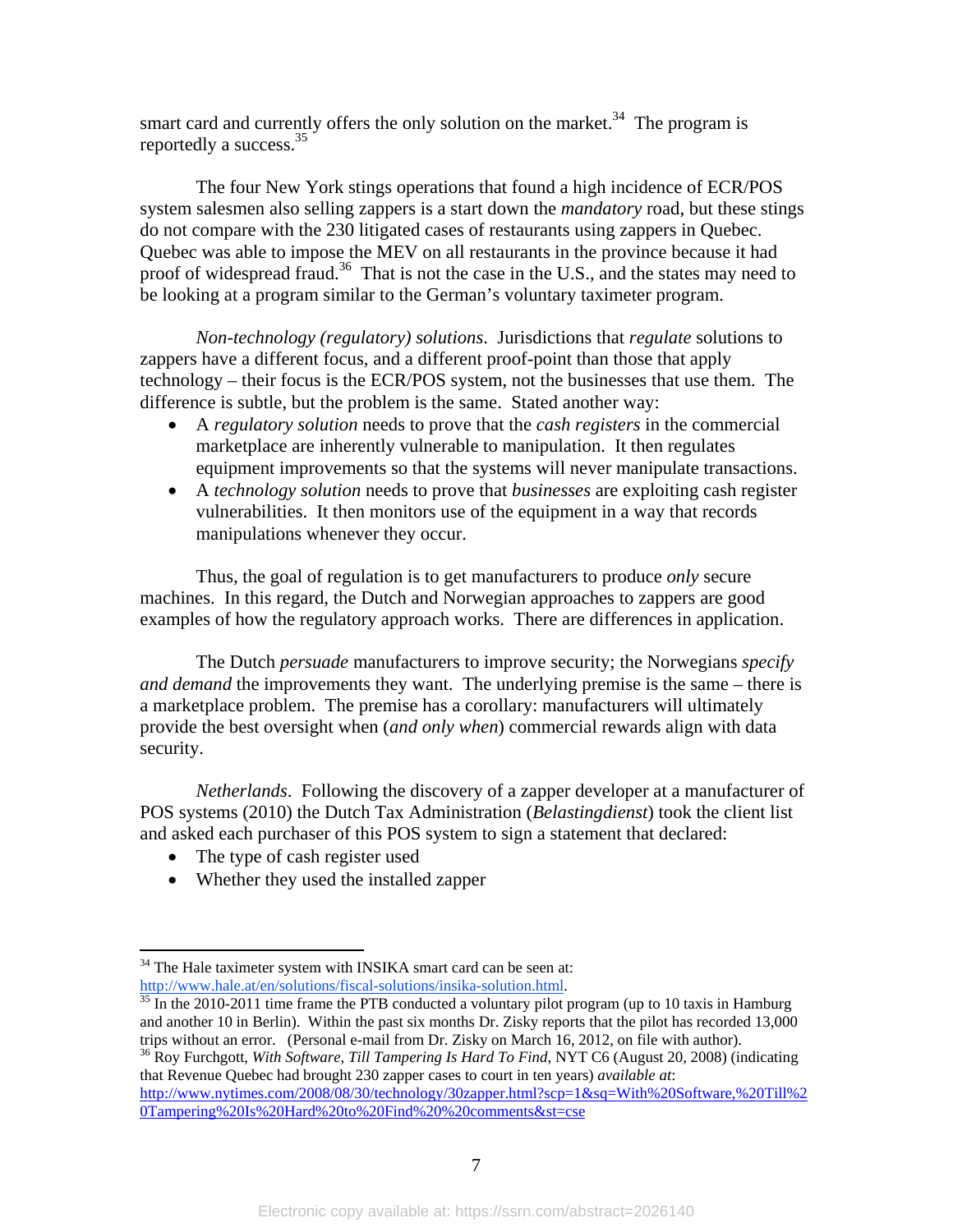- Whether they were willing to repay lost tax revenue (if any) $37$
- Whether they were willing to take steps to prevent future fiscal damage.

Following up on the related enforcement action the public (with considerable assistance from the press where this was a big news story) became convinced that the *Belastingdiest* could find any non-compliant cash register*.* Based on these reports, and the signed statements, which included a promise to prevent future frauds, there very quickly was a noticeable increase in demand for complaint machines. For this purpose (and to help the industry meet this need) the *Belastingdiest* met with over 70 producers and traders of cash registers. An agreement was reached among all parties (including a signed letter of intent on April 18, 2011) that resulted in:

- A set of standards for reliable cash registers;  $38$
- A Quality Mark (*Het Betrouwbare Afrekensysteem*) that would indicate that a cash register met compliance standards; and
- A commitment by the producers and traders that after July 1, 2013:
	- o No POS system would be sold that could not achieve a Quality Mark;
	- o All simple cash registers would have a declaration of settings by the producer.39

If the Dutch are successful in their cooperative-regulatory approach to zappers, there will soon be no possibility for technology-assisted sales suppression fraud in the Netherlands. After July 1, 2013 no cash register system sold in the Netherlands will be vulnerable to a zapper.

*Norway*. On February 15, 2012 the Norwegian Ministry of Finance released the Directorate of Taxation's report, *New Regulations for Cash Register Systems* (*Nytt regelverk for kassasystemer*),<sup>40</sup> and placed it into public consultation until May 15, 2012.

The report essentially recommends that only qualifying cash register systems be allowed in Norway. Suppliers of cash registers will be required to upgrade current systems, and make initial and ongoing product declarations to the tax office that the functional requirements of the regulations are met by their systems. Operators will be required to acquire new or upgrade current systems and then notify the tax administration of the change.

Secure electronic records should therefore be Norway's answer to the hardware-based security used in foreign countries through control boxes, smart cards, etc. $41$ 

1

<sup>38</sup> The standards are produced by an independent Quality Mark authority, *Stichting Betrouwbare Afrekensystemen* (Reliable Cash Register Foundation) which can be found at:

<sup>&</sup>lt;sup>37</sup> "About 85% did not use the zapper module, 15% however did." Ben G.A.M. van der Zwet, (*Belastindiest* computer forensic auditor) *A Pebble in the Cash-Economy* (draft, on file with author)

http://www.keurmerkafrekensystemen.nl/. Essentially, those standards are classified according to four management objectives: (1) register all events; (2) integrity of registrations; (3) storage of registrations; and reports are transparent and reliable.

 $39$ <sup>29</sup> The declaration of settings is specific to each type of simple cash register, but it will describe all system attributes (no hidden capacities that are not described are allowed). It will lead to a Quality Mark.

<sup>&</sup>lt;sup>40</sup> Available at: http://www.regjeringen.no/pages/36992076/h\_notat\_10\_4626\_HS.pdf (in Norwegian)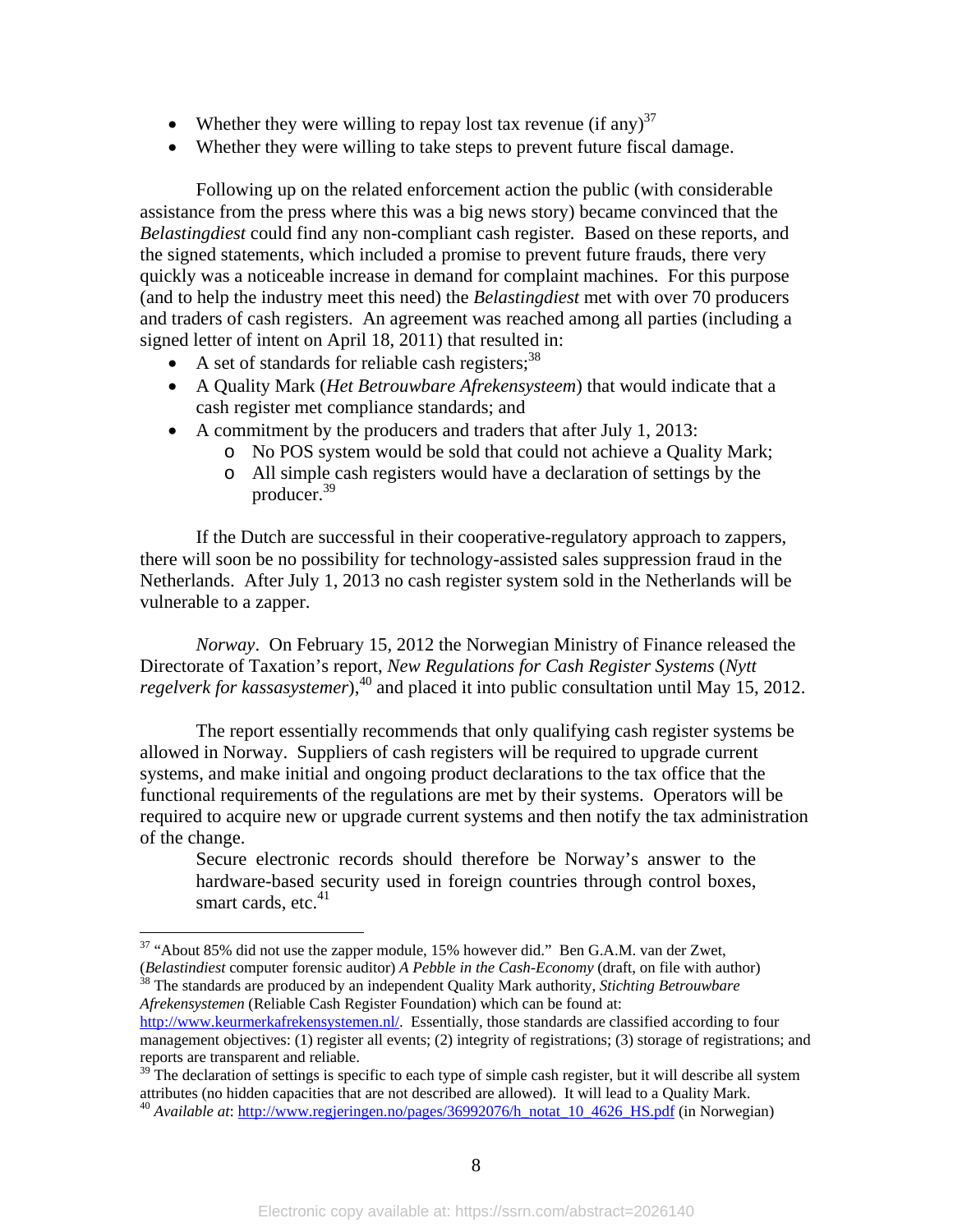The revenue gain is projected to be substantial. $^{42}$ 

 The Norwegian view is that product declarations, notifications and fines "… act as a substitute for a technical solution."43 The Cash System Act (*Kassasystemloven*) sets out the requirements of checkout systems (§3), a duty for suppliers of checkout systems to assist the tax office with software, programming, and operation of their systems (§4), requirements for product declarations by suppliers (§5), a set of seven violation fees imposed on suppliers (§6), and daily "coercive fines" also imposed on suppliers (§7). In addition, regulations are authorized  $(\S 8)^{44}$ 

The cash register system regulations (*Kassasystemforskriften*) are extensive. Most notable are the regulations at §2-5 that specify the features that a cash register must have, and those at §2-6 that specify prohibited features.<sup>45</sup> Cash registers that violate these rules must be "pulled from the market, unless the supplier rectifies the deficiencies."46 Enforcing this provision is expected to be relatively easy as the supplier and user will register each cash system (by government issued ID) in an online database.<sup>47</sup>

Fourteen additional fines and fees are specified in the Bookkeeping Regulations (*Bokforingsforskriften*) that deal with the operator's use of the cash register system.<sup>48</sup>

#### **The U.S. Way Forward**

It is certain that the U.S. states are listening and learning from the experiences of the international community in the battle against technology-assisted sales suppression. At the moment at least nineteen states are engaged in some form of legislative or administrative enforcement actions today.

Admittedly, there is very little to show for this effort if we are using litigation as our yardstick. As of March 15, 2012 there is no public evidence that any state has initiated an audit on a firm that has used a zapper or phantom-ware to skim sales. All state cases are those where the state is following a federal income tax audit.

However, we may well be on the cusp of change in the U.S. Preparations for enforcement action are underway. Laws that penalize the sale, purchase, installation,

- 
- 

<sup>&</sup>lt;sup>41</sup> *Id.*, at 60.  $\frac{42}{4}$  An independent IT consulting firm indicated that adoption of these rules would provide an estimate net present value gain of 14.092 billion NOK or \$2.48 billion USD over ten years. Steria AS, *Skattedirektoratet: Prosjekt "Nytt regelverk for kassasystemer" – Samfunnsokonomisk analyse* (Tax Directorate: Project "New regulations for checkout systems" - Social Economic Analysis) (September 21, 2011) at 28, Table 5, *available at*: http://www.regjeringen.no/pages/36992076/vedlegg\_steria.pdf (in Norwegian).

<sup>43</sup> *Nytt regelverk for kassasystemer, supra* note 40, at 62.<br>
<sup>44</sup> *Id.*, 97-98.<br>
<sup>45</sup> *Id.*, at 99-100.<br>
<sup>46</sup> *Id.*, at 63.<br>
<sup>47</sup> *Id.*, at 63.<br>
<sup>48</sup> *Id.*, at 67 & 104.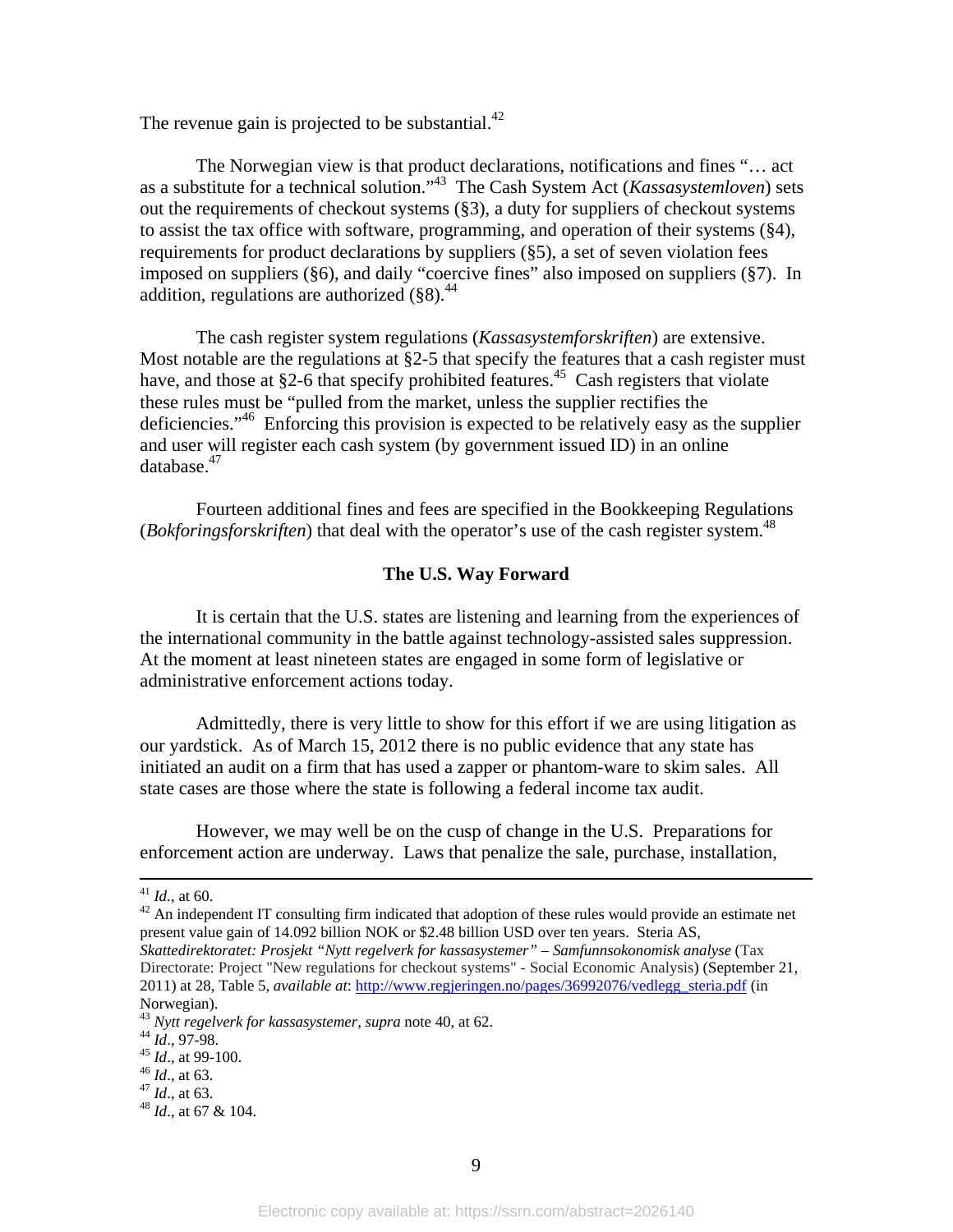transfer, or possession of any automated sales suppression device, zapper or phantomware have been enacted in one state (Georgia) and passed by the legislature in three others (Utah, West Virginia and Maine). Four highly productive stings have been conducted in New York.

*Next steps in the U.S*. This is the most interesting compliance question. What enforcement direction will the states move in, as suppression frauds are uncovered? Will a technology solution like the INSIKA smart card, the Quebec MEV or BMC's SDC-Mob be the route, or will a regulatory approach be used? If the later, will the states try to *persuade* cash register providers to comply with industry formulated rules like the Dutch, or will they *mandate* that providers make changes (and the users adhere to them) like the Norwegians?

Will any of these solutions work in the U.S. if they are applied universally throughout a jurisdiction (as in Sweden, or Norway), or throughout a discrete business sector, like the restaurant sector (as in Quebec and Belgium)?

*A privacy push-back*. The most interesting legal question deals with privacy. How will state tax administrations respond to a "business privacy" push-back?

Privacy concerns may move enforcement into more surgical responses than we have seen internationally (outside of the German use of the INSIKA smart card in taximeters). States may adopt the adage that "every dog deserves one bite," and give the Commissioner authority to mandate one of the international solutions case-by-case, and only in certain defined situations. Perhaps the rule would isolate businesses that have been shown to be regularly out of compliance with the sales tax, or with historically bad records, or with especially contentious audit positions. Maybe the rule would be even narrower and apply only to businesses that have been found to be using a zapper or phantom-ware applications.

In these instances a businesses might be required by the Commissioner to install a technology solution like the SDC-Mob, which can be remotely overseen by tax authorities. Or perhaps a Norwegian approach might be authorized, and regulations could be drafted that would force problematical businesses to install cash register systems that are manufactured with security features like those required in Norway. Such an approach would be more lenient than simply revoking the sales tax permit, as Oklahoma is prepared to do.

#### **Not Just Cash – Debit/Credit Transaction Too**

One final point needs to be made. Technology-assisted sales suppression is no longer just about *cash* skimming; this fraud has migrated to *debit/credit card* transactions. There are two indications that this is happening, and that zappers are key instruments in facilitating it, one from Norway, and the other from the recent Fiscalis meeting in Ireland.